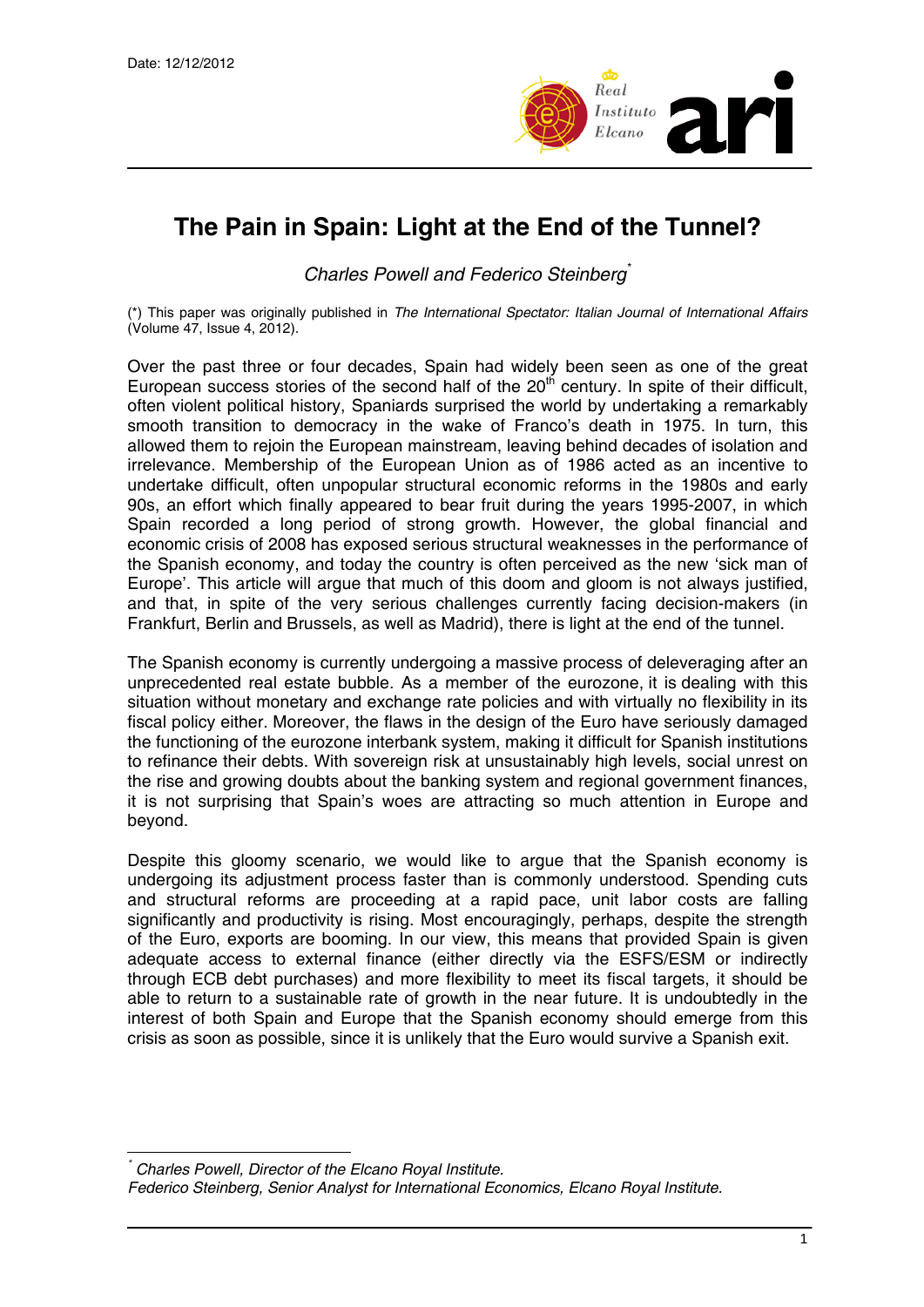

## **Where are we now?**

The global financial and economic crisis has exposed serious weaknesses in the performance of the Spanish economy. The unwinding of these economic imbalances is weighing heavily on Spain's growth outlook. Private sector deleveraging implies subdued domestic demand in the medium term. Furthermore, sizeable external financing needs have increased the vulnerability of the Spanish economy. Finally, the challenges facing large segments of the banking sector continue to bear negatively on the economy as the credit flow remains constrained. As the linkages between the banking sector and the sovereign have increased, a negative feedback loop has emerged. Consequently, the restructuring the financial sector is key to mitigating these linkages, increasing confidence, and spurring economic growth.

The Spanish crisis entered a new, seemingly critical phase in July 2012, when ten-year government bond yields reached a Euro-era record 7.75%, prompting frenzied speculation of an EU bailout. Despite successive waves of fiscal adjustment and structural reforms, markets seemed to have lost confidence in the Spanish economy for good. Indeed the latter appeared to have entered a 'bad equilibrium', in which the risk of redenomination was scaring away international investors, who had started to withdraw funds from the country. However, in early September 2012 the ECB finally responded by announcing a new bond purchases programme, aimed at ensuring that the transmission mechanism of monetary policy operates correctly across the eurozone by eliminating the threat of a Euro break up. Nevertheless, for bond purchases to start, countries are first expected to apply for a precautionary credit line from the European rescue funds.

At the time of writing (early October 2012), it is still unclear if and when the Spanish government will request this bailout. Yields on Spanish government debt fell significantly after the ECB's announcement, and the Spanish authorities are in no hurry to submit an application. One reason for this is the widely-held view that it is virtually impossible for a government to survive a bailout, as the Greek, Irish and Portuguese experience suggests. To complicate matters further, early elections are now due on 21 October in the Basque Country and Galicia, and on 25 November in Catalonia, where the regional government is seeking to transform them into a *de facto* plebiscite on the right to national selfdetermination. Most importantly, perhaps, there is the fear that a bailout would entail additional austerity measures requiring painful budget cuts. Furthermore, Spain would probably prefer to apply for a bailout in tandem with Italy rather than go it alone so as to dilute the political fallout, but this would cause Mario Monti serious difficulties at home.

Political commentators have repeatedly accused Mariano Rajoy and his government of allowing domestic political considerations to dictate their economic agenda. It would be churlish, however, to attribute his reluctance to apply for a bailout exclusively (or even primarily) to electoral concerns. It should be noted, in this regard, that Spanish banks have not yet been able to benefit from the €100 billion credit line approved by the EU in July, since this was conditional on an independent audit whose results were only made public in late September. (According to this new stress test, Spanish banks will require almost €40 billion in new capital). It is hardly surprising, therefore, that the government should want to wait for the first loan to become available before applying for a new one.

Disconcertingly, the current impasse may owe more to the fact that it is Angela Merkel who is actively discouraging the Spanish authorities from applying for a bailout. The German chancellor fears that her own Parliament, which would have to approve the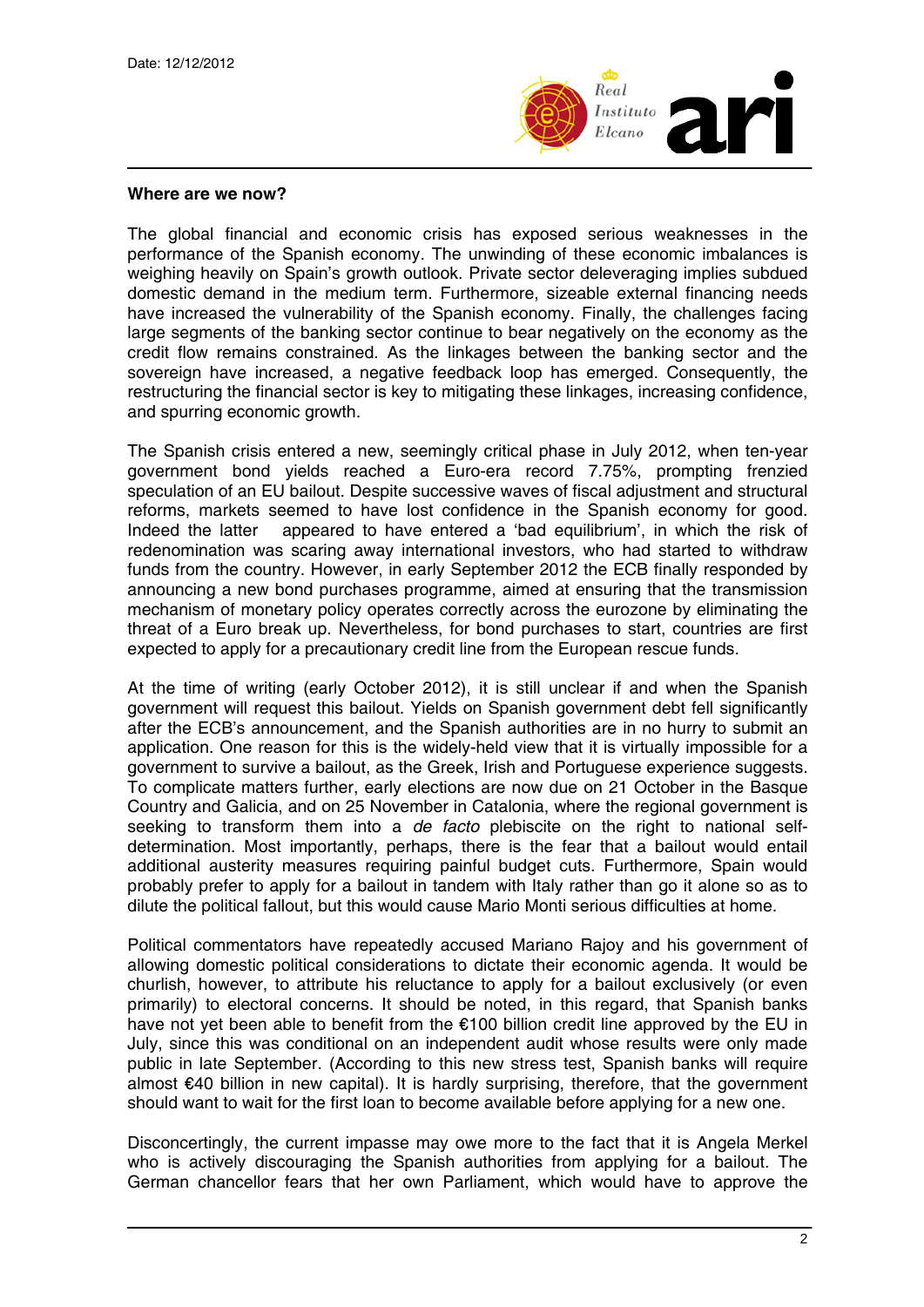

funds, might refuse to do so on the grounds that it would open the door to massive purchases of government debt by the ECB, a potentially inflationary policy that is adamantly opposed by the Bundesbank, as well as by much of the German electorate, which is clearly suffering from bailout fatigue. German reticence, which is shared by Finland and Holland, is causing growing concern in France and Italy, which would prefer Spain to apply for a bailout as soon as possible so as to protect them from a possible contagion.

## **Good news that is (easily) overlooked**

From a Spanish perspective, what is truly surprising is that all the attention is focused on the bailout and none on how structural Spanish economic indicators are improving. This is not to suggest that Spain will emerge from recession anytime soon, or that it can do so without significant external help. However, we would like to bring to light some positive indicators of recent Spanish economic performance which suggest that internal devaluation and real estate adjustment are advancing steadily and that competitiveness is increasing. If the liquidity problem is solved and the EU gives Spain more time to consolidate its public finances, the country may well avoid a long depression and could even emerge as a powerful force in the subsequent reinvention of the euro.

The main concern of international investors seems to be the risk that Spanish public debt will become unsustainable, forcing a Greek-style hair cut that could trigger a collapse of the euro. Admittedly, it is virtually impossible to predict what will happen in the future because debt sustainability depends on a broad range of factors, such as growth, interest rates, inflation, and confidence. However, it should be noted that, despite the recent increase in financing costs, the average interest rate of Spain's outstanding debt is below 4.5%. Moreover, if the euro does not disappear, total debt is still at manageable levels, and, as a percentage of GDP, it is significantly lower than the debt of Italy, Japan, or the UK. This means that it is clearly premature to label it as unsustainable; as William Cline, a senior fellow at the Peterson Institute for International Economics, has argued in a recent paper, under reasonable assumptions both Spanish and Italian public debts are sustainable.<sup>[1](#page-2-0)</sup>

A second widely-held misunderstanding about the Spanish economy refers to the nature of its debt.<sup>[2](#page-2-1)</sup> We are often reminded of that fact that Spain entered the crisis with healthy public accounts compared to most of its European neighbours (and the US), with debt to GDP standing at less than 60%, but with private sector debt above 200%. Admittedly, historically low interest rates –and cheap financing made available to Spanish banks by their European, mainly German, counterparts- provided families with a very powerful incentive to borrow and spend well beyond their means. However, during the past decade, the vast majority of this non-financial sector debt was used by Spanish companies to make investments in rapidly-growing markets around the world, particularly in Latin America, eastern Europe and Asia. The result is that the value of these foreign assets is significantly higher today than their outstanding debt, which leaves a net positive external balance for these companies.

<span id="page-2-0"></span> $\overline{a}$ <sup>1</sup> See Cline, W. (2012): Sovereign Debt Sustainability in Italy and Spain: A Probabilistic Approach. Peterson Institute for International Economics. Washington. Working Paper 12-12.

<span id="page-2-1"></span>José María Beneyto and Alexandre Pérez, Beware the five common myths about the Spanish economy, Financial Times, August 23, 2012.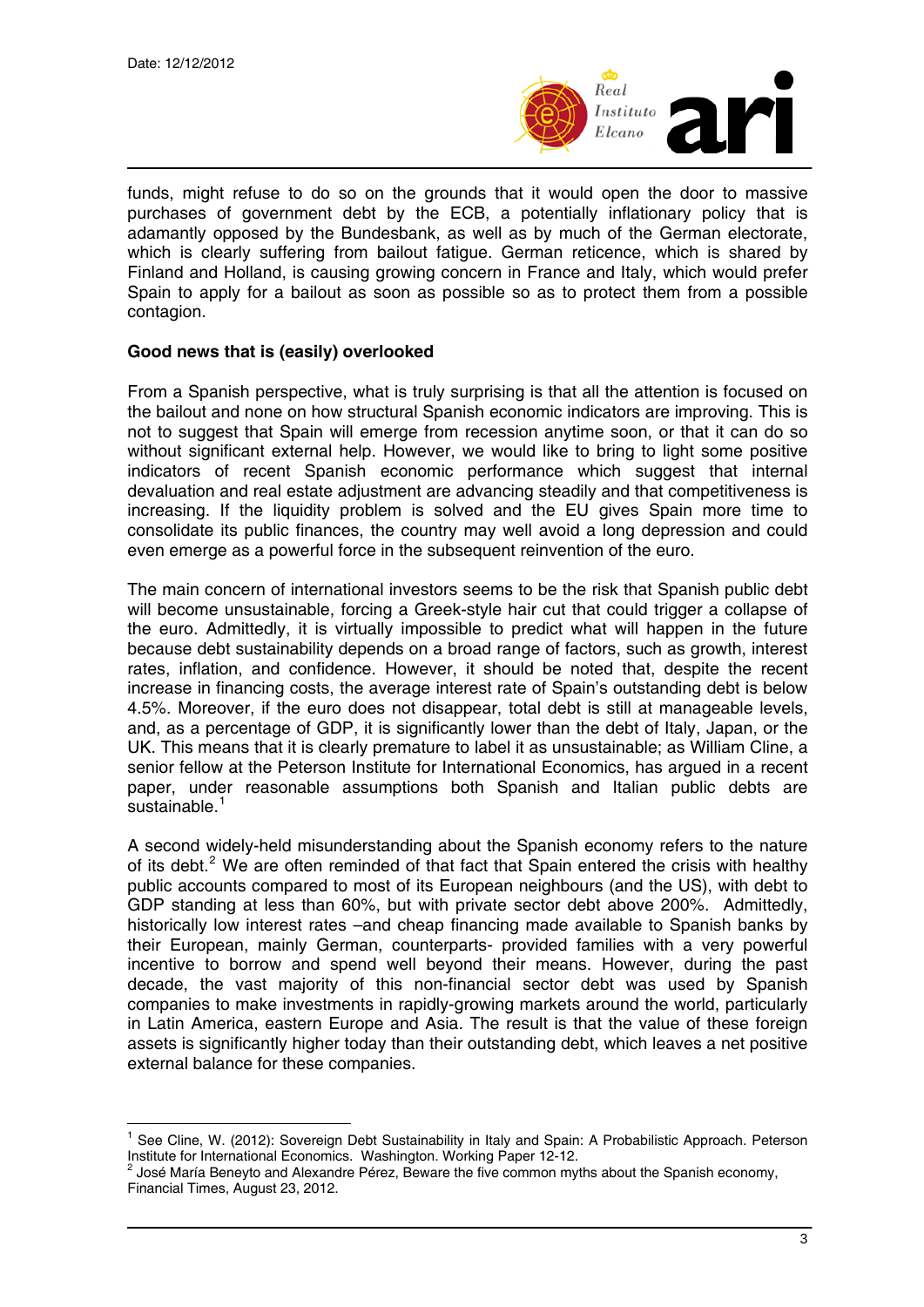$\overline{a}$ 



It is also common for analysts to express concern that Spain will not be able to find alternative sources of growth. This overlooks the fact that the crisis has prompted an unprecedented surge in exports, which is helping to lower the trade deficit and contributing to a turnaround in the current account, which is expected to show a surplus by 2013 (thus reducing its external financial needs). Between 2009 and 2011 exports of goods rose by €54.6 billion to €214.5 billion, an improvement equivalent to 5.1% of GDP and a faster pace of growth than Germany, France and Italy, albeit from a smaller volume. The number of Spanish companies that exported in 2011 was a record 122.987, 14% more than in 2009. While the US, the UK, Germany, France and Italy have lost global exports market share to varying degrees over the last decade, mainly to China and other emerging countries, Spain's share has remained virtually unchanged at around 1.7%.<sup>[3](#page-3-0)</sup> Given the weakness of most markets in the EU, Spain's principal export destiny, this performance is remarkable and shows what companies can do in order to survive in times of difficulty.

Other analysts worry about the fact that Spain (like other southern eurozone countries) needs to go through a process of internal devaluation to regain competitiveness because it cannot devalue its nominal exchange rate. Pessimists such as Nouriel Roubini and Paul Krugman argue that this process, which will result in wage cuts and higher indirect taxes, will be so protracted and painful that it could become socially unsustainable, especially if Germany is unwilling to accept higher inflation to shoulder some of the burden of adjustment. However, thanks to a combination of wage restraint and improvements in productivity, in less than three years Spain, like Ireland, has already reversed almost 50% of the price-competitiveness loss experienced by its economy vis-à-vis Germany in the years 2000-2008. Finally, another factor to bear in mind is that a strong euro is less damaging for Spain than for some other economies because over 60% of its trade takes place within the eurozone and its economy is highly dependent on foreign oil, which is cheaper when the Euro is strong because it is invoiced in dollars.

The political and social consequences of the crisis should also be kept in mind in this context. In spite of growing disaffection, Spanish political institutions remain fundamentally sound, and the Rajoy government, which was elected as recently as November 2011 with 44% of the vote and a 71% turn-out, enjoys an absolute majority in both houses of Parliament. Concern is often voiced about the seemingly dysfunctional nature of Spain's federal system, and Madrid's difficulties in reining in spending by the 17 autonomous communities. However, regional debt amounts to only 13% of GDP and, with the sole exception of the Basque Country and Navarre, the central government has almost complete control over sums transferred to the regions. Admittedly, the crisis has fuelled centrifugal tensions that already existed within the system, most notably in Catalonia, but this does not represent a fundamental challenge to Spain's economic stability. Foreign observers who question the country's ability to undertake painful, far-reaching reforms would do well to remember that, due to the challenges imposed by democratization, European integration and single currency membership, Spain has lived in a state of almost constant upheaval during the past four decades, resulting in an unprecedented transformation of its social and economic structures.

<span id="page-3-0"></span> $^3$  Similarly, in 2010 Spain only lost 0.4% of its global share since its peak of 2.0% in 2004 compared with Germany's 0.7% since 2004, France's 1.6% and Italy's 1.1%.